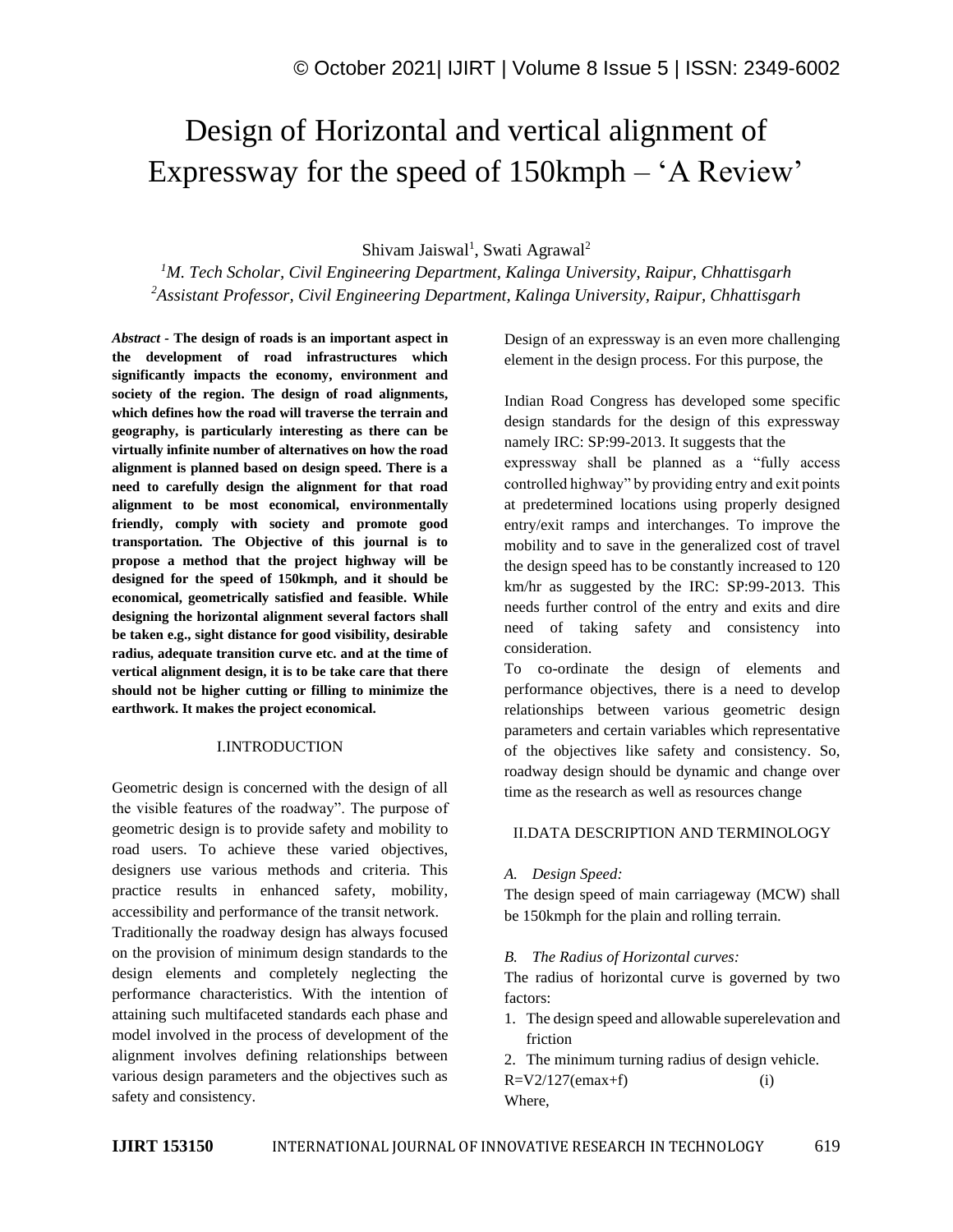$V =$  design speed of main carriageway =150kmph e max = maximum superelevation provided =  $7\%$  (as per IRC:SP:99-2013)  $f =$  lateral/side friction for the design speed As per IRC: SP:99-2013 the following model has been developed to predict the friction factor  $f = 0.179 - 0.000675*$ Design Speed  $f = 0.179 - 0.000675 \times 150 = 0.7775 \times 0.08$  (ii)  $R(abs)min = [{(150)^2 \cdot 2} / {127(0.07+0.08)}]$  $= 1181.102$  m ~ 1200 m

Absolute Minimum radius required for the speed of 150kmph is 1200m (iii) Desirable minimum - Calculated by assuming 50% of the value of lateral friction factor  $R(ds)min=[{(150)^22}/{127(0.07+0.04)}]$  $=1610.59$  m $\sim$ 1700 m

Desirable Minimum radius required for the speed of 150kmph is 1700m (iv) Radius required for the location of the main carriageway not requiring any superelevation  $R = V2/(225* \text{camber})$ 

As per IRC SP 99 2013 Clause 2.8 if Annual rainfall is more than 1000mm than cross fall shall be 2.5%. else 2.0%

For camber 2.0%, R=  $[{150} \text{ }^{\text{92}}/(225*0.02)]=5000$ m For camber 2.5%, R=  $[{150} \text{ }^{\circ}2\} / (225*0.02)$ ]=4000m

Minimum radius for no superelevation required is 5000m (v)



Fig.1 Elements of a combined horizontal circular and transition curve

C. *Transition curve:* When a vehicle travels from the straight to a curve of finite radius, it is suddenly subjected to an outward centrifugal force. This causes a shock and sway to the passenger and the driver. transition curve has tendency to smoothly

turn from straight to a curve and improve the aesthetic appearance of road. (a) Transition curve length: Method-1: Rate of change of centrifugal acceleration Ls=0.0215V3/c\*R  $c=80/(75+V) = 80/(75+150) = 0.36 < 0.5$ Take c=0.5 Ls=  $(0.0215*150^3)/(0.5*1050)$ =138 m ~140 m Method-2: Rate of change of super-elevation  $Ls=2.7V^2/R$ Ls=2.7\*150^2/1050=57.85 m Method-3: Rate of change of super-elevation  $Ls = e^*W^*N$  $e = superelevation = 5%$  $W =$ Roadway width =11.25m (for six lane road)  $N=$  Rate of change of superelevation  $= 1$  in 200 (for plain & rolling terrain)  $\text{Ls} = .05*11.25*200 = 112.5 \sim 115 \text{m}$ 

Method 4: To be on safe side, desirable lengths of spiral transition curves are correspond to 3.0s of travel time at the design speed of the roadway because it requires at least 3 seconds for the driver to steer one direction.

 $Ls = v*t$ 

 $V =$  design speed (m/s) = 150kmph = 41.66mps

 $t =$  time taken to turn the vehicle (s) = 3sec

 $\text{Ls} = 41.66*3 = 124.98 \approx 125 \text{m}$ 

Required Ls shall be maximum of all fourth methods

Minimum transition length shall be provided for the speed of 150kmph is 125m (vi)

# *D. Sight distance*

Sight distance is the length of roadway visible to a driver. Majorly these following three types of sight distances are considered in expressway design.

(a) Stopping sight distance, (b) Intermediate sight distance and (c) Passing sight distance

(a) Stopping sight distance (SSD)= Stopping sight distance (SSD) is the minimum sight distance available on a highway at any spot having sufficient length to enable the driver to stop a vehicle traveling at design speed, safely without collision with any other obstruction.

 $SSD = .0278*V*t+V2/(2*g*f)$ 

Where,

 $V =$  design speed = 150 kmph

 $t =$  reaction time = 2.5sec (as per PIEV theory)

 $g =$  gravity =9.81m/s2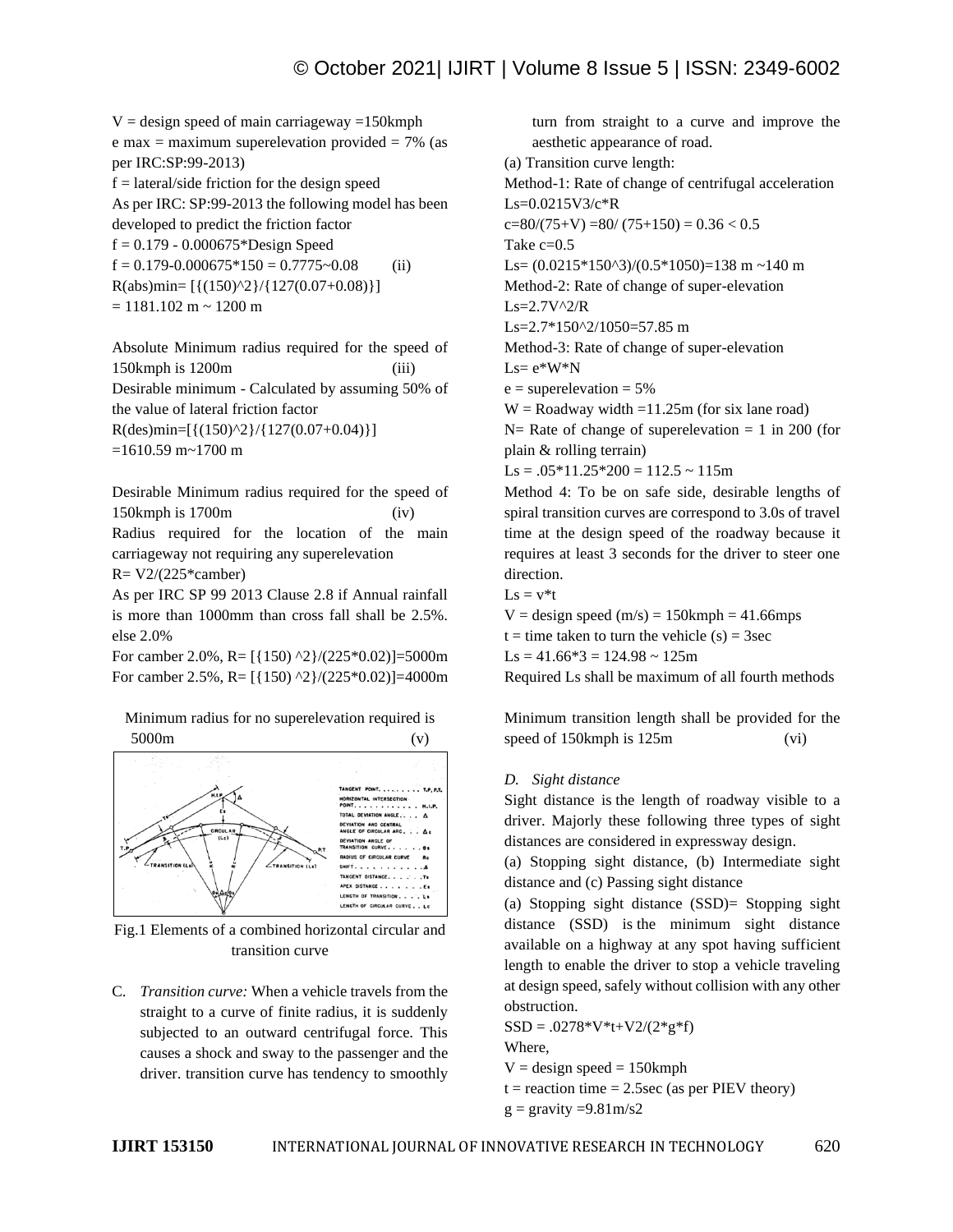$f =$  lateral friction = 0.35  $SSD = [(0.278*150*2.5) + (150*2)/ (2*9.81*0.35)]$  $SSD = 357.343 \text{ m} \sim 360 \text{ m}$  (vii) (b) Intermediate sight distance (ISD)= It is defined as twice of SSD  $ISD = 2*SSD = 2*360 = 720m$  (viii)

(c) Decision sight distance (DSD)= At critical locations or decision points where changes in crosssections occur such as toll plazas and interchanges, the sight distance shall not be less than the decision sight distance.

Decision Sight Distance (DSD)=0.278\*V\*t

V=design speed =  $150$ kmph and t =  $10.2$  (as per exhibit 3.3 of AASHTO)  $DSD = 0.278*150*10.2 = 425.34 \approx 430$  (ix)

*E. Length of vertical curve:*

Length of vertical curve classified into three categories and the maximum length of the following three shall be provided.

- (a) Minimum length of vertical curve, (b)Length of vertical curve for SSD and (c) Length of vertical curve for ISD
- (a) Minimum length of vertical curve is equal to 0.85 times the design speed in kmph as per IRC:SP:99

Lc=  $0.85*150 = 127.5 \sim 130$ m (x)

(b) Length of vertical curve for SSD, where  $S = 360$ m

(i) If length of vertical curve is more than SSD  $(L>S)$  $Lc = NS2/4.4$ 

 $N =$  grade change = let's suppose grade change is 1%  $Lc = (0.01*360^2)/4.4 = 294.5m$  (Fail)

(ii) If length of vertical curve is less than SSD  $(L\le S)$  $Lc = 2S - 4.4/S$ 

 $Lc = (2*360) - (4.4/360) = 280m$  (Pass)

Here equation (ii) satisfies,

 $Lc = 280$ , (280 is less than 360m)

Take this value (equation satisfies the condition)

The length of vertical curve for the grade difference 1% and speed 150kmph is 280

\*Length of vertical curve depends on grade difference (c) Length of vertical curve for ISD (where  $S = 720$ m)

(i) If length of vertical curve is more than  $\text{ISD}$  (L>S)  $Lc = NS2/9.6$ 

 $N =$  grade change = let's suppose grade change is 1% Lc =  $(.01*720^2)/9.6 = 540$  (Fail)

(ii)If length of vertical curve is less than ISD  $(L < S)$ Lc = 2S-4.4/S =  $(2*720)$  - $(4.4/720)$  =480 (pass)

 $Lc = 480$ , (480 is less than 720m)

Take this value (equation satisfies the condition)

The length of vertical curve for the grade difference 1% and speed 150kmph is 480

\*Length of vertical curve depends on grade difference *F. K-Value:*

This value represents the horizontal distance along which a 1% change in grade occurs on the vertical curve. It expresses the abruptness of the grade change in a single value. Speed tables or other design tools often provide a target minimum K value.

K=L/N

 $L =$  length of vertical curve

 $N =$ Grade change

 $L = 295$  for SSD (from clause E(b))

 $L = 540$  for SSD (from clause E(c))

 $K = 295$  for SSD (K value is constant for any grade change) (xi)

 $K = 540$  for ISD (K value is constant for any grade change) (xii)

## III. CONCLUSIONS

This paper presented the geometric design parameter based on Previous studies, Aastho and IRC codes. The results shows that the expressway can be designed for the speed of 150kmph. As of now the IRC codes provide the details for the speed of maximum 120kmph and that should be increased. As various safety parameters have been taken for expressways that increase the cost of road also. Study says that most of accident happens because of the high speed. So using the following parameters expressway can be designed for the speed of 150kph however operational speed can be reduced using sign board so that nobody jump the operational speed and if someone crosses, he can run his vehicle smoothly without any consequences as the design speed is more than posted speed. All the geometric parameters are classified like horizontal curve, transition curves, sight distance, vertical curves etc.

The Geometric values are given in the following table. Table 1: Geometric parameters

| Description  | Geometric Parameter |                                        | Remarks             |
|--------------|---------------------|----------------------------------------|---------------------|
|              | As per IRC:         | Per<br>As                              |                     |
|              | SP: 99-2013         | Calculation                            |                     |
| Speed        | 120km/h             | $150$ km/h                             | $Clause-II(A)$      |
| of<br>Radius | min-<br>Abs         | Abs<br>min<br>$\overline{\phantom{m}}$ | (iii)<br>Eq.<br>and |
| horizontal   | 670m                | 1200m                                  | (iv)                |
| curve        | min<br>Des          | min<br>Des                             |                     |
|              | 1000m               | 1700m                                  |                     |